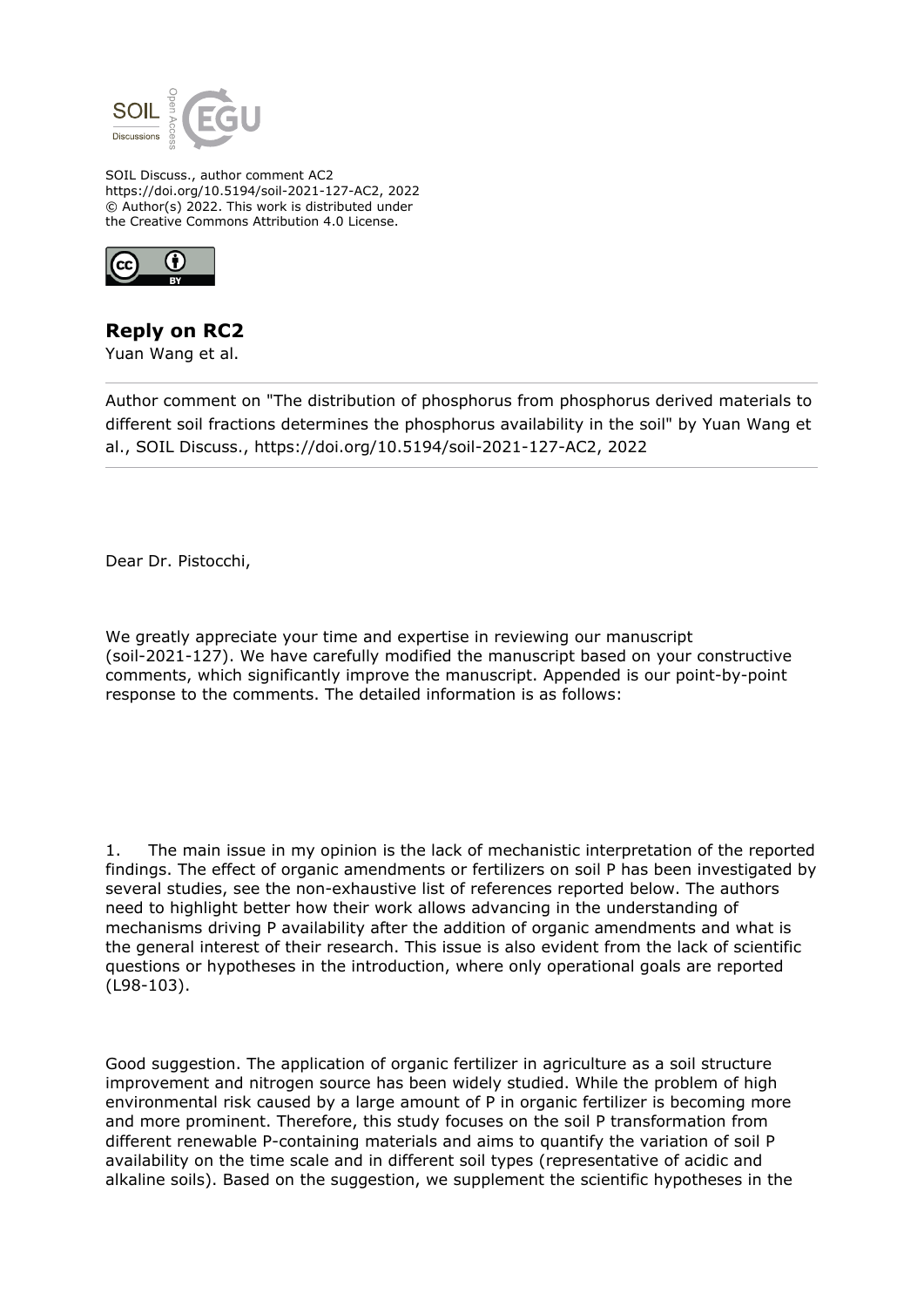Introduction as follows: We hypothesized that $\Box(1)$  Compared with MS, CB, and PM, CM is more efficient renewable P-containing materials. (2) Compared with fluvo-aquic soil, different P-containing materials are more easily fixed in red soil. (3) The difference in potential bioavailability of P from various sources is determined by their distribution to soil labile P fractions.

We attempted to explore promising renewable P-containing materials for achieving a closed cycle of P by understanding the transformation dynamics of different renewable Pcontaining materials in soil and their P availability. We have supplemented this background in the introduction. To understand the transformation dynamics of different Pcontaining materials in the soil, we measured the P fractions of the initial soil, four renewable P-containing materials, and two soils with different P-containing materials on days 0,35, and 70 of incubation. The P fractions were not significantly different on day 70 of incubation compared to day 0 of incubation. Therefore, we analyzed the data from day 70 of incubation in the manuscript. However, we did not realize that these data are indispensable to understanding the mechanisms of transformation of different P-containing materials in two soils. The analysis and discussion of these data have been supplemented in the modified manuscript. We believe that this study is helpful and meaningful for understanding the mechanisms of P-containing material transformation in different soils.

And the conclusions were modified as follows: Compared with other renewable Pcontaining materials, CM is a superior source for improving soil P availability in fluvo-aquic and red soils. Compared to fluvo-aquic soil, phosphorus from SSP, PM, and CM were more strongly immobilized in red soil. Further analysis of the P fraction of two soils with different P-containing materials at days 0,35 and 70 of incubation revealed that the distribution of CM to the soil labile P fraction was significantly increased compared to other renewable P-containing materials. And compared with fluvo-aquic soil, the contribution of different P-containing materials to the labile P fraction of red soil was significantly decreased. Changes in P fractions at different incubation periods in soils with different Pcontaining materials show that most soil P fractions have no significant difference on day 70 of incubation compared to day 0 of incubation. That suggests, in the short term, the difference of potential bioavailability of P from various sources is determined by the distribution to soil labile P fractions rather than its transformation in the soil. In general, there is promising potential to reduce P limitation by recovering cattle manure as an alternative source of P supply. This study provides a basis for closing the P cycle in agricultural systems and for sustainable on-farm P management strategies.

2. A second point is about the recycled fertilizer/amendment material: why these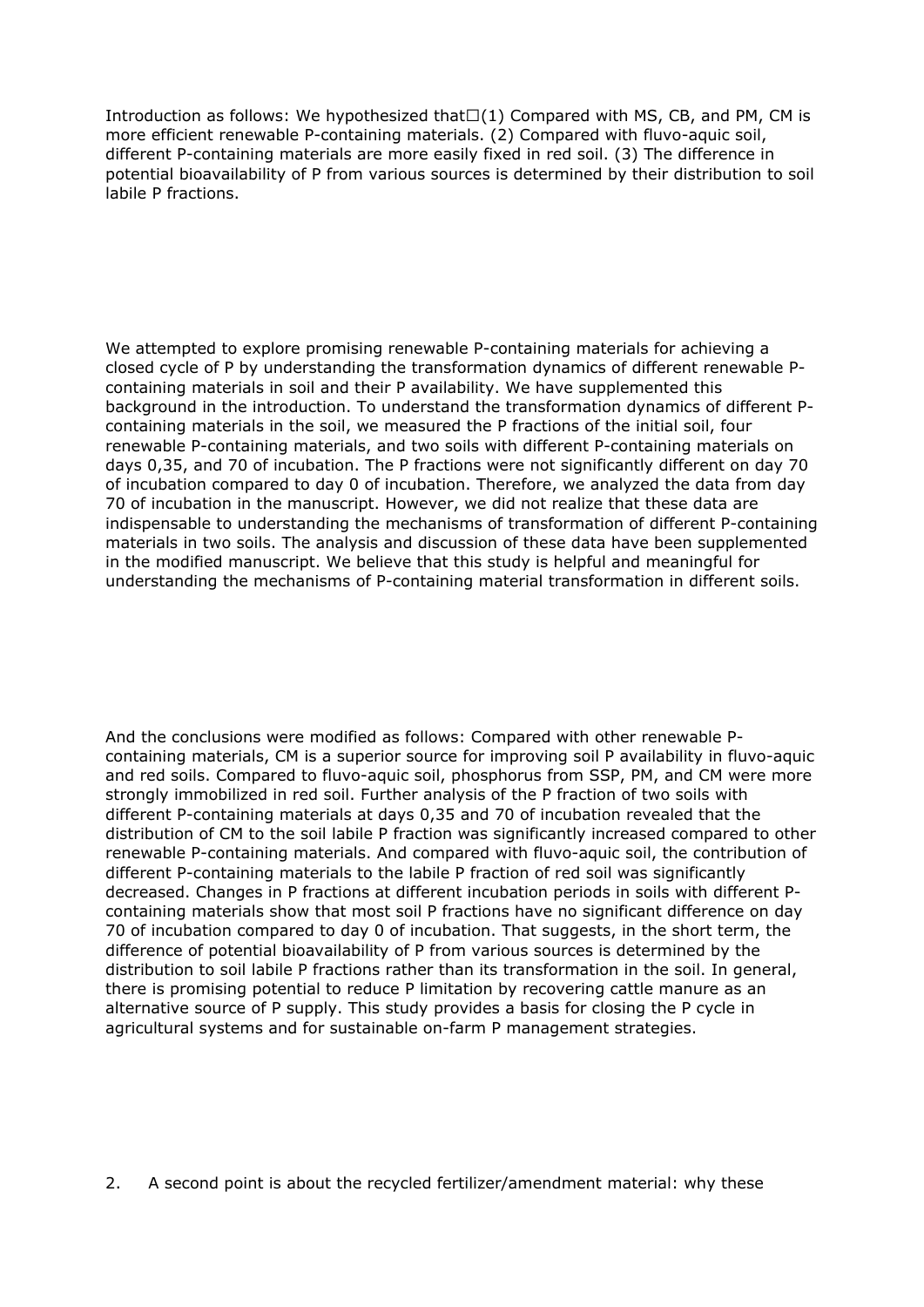specific materials were chosen? For example, why include maize straw, which is commonly left in the field and therefore does not constitute an external P input? In addition, these materials are poorly characterized. The total NPK contents are not sufficient to characterize these materials as already pointed out by the first reviewer. Information concerning the repartition between inorganic and organic P as well as the water-soluble or bicarbonate-soluble P forms in the fertilizers should be provided. I wonder why the sequential extraction was not performed on these products. A more detailed characterization of the applied material would help a more mechanistic interpretation of the results. Additional variables, such as dissolved and total organic carbon in these products, would help interpret the results. Dissolved organic compounds, for example, might displace some adsorbed phosphorus, thus increasing its availability. The Discussion Section "Large variability for soil P availability…" would greatly benefit and be less speculative if a more detailed characterization of the organic materials was performed.

Thanks. In this study, we choose poultry manure, cattle manure, maize straw, and bone meal as the renewable P-containing materials to conduct research. Poultry manure and cattle manure is widely used as renewable P-containing materials in current agricultural production. More importantly, the composition of manure P is affected by the digestive system difference between ruminants and non-ruminants, and the role of this difference in the subsequent P transformation process needs further study (Freiberg et al., 2020; Li et al., 2014). Meanwhile, straw turnover is usually applied directly to the soil in agricultural practice, and the P availability in straw requires in-depth analysis. The bone meal which can be recycled and used as a large amount of organic fertilizer in the future remains unclear in terms of P reuse (Ylivainio et al., 2008). We have supplemented the description of the organic materials in the Introduction.

As suggested, we analyzed all P-containing materials including total organic carbon and P fractions and other physicochemical properties before the start of incubation experiments. We have supplemented this detailed information in the modified manuscript. And we supplemented the discussion related to the P forms from raw materials.

3. The third point concerns the data analysis and other soil variables. The Olsen P and labile P fractions from the sequential extraction are correlated in the structural equation model because the P extracted with these two procedures is largely the same (L232-234 and L343-344). For this reason, it is confusing to state that the labile P fractions and the moderately labile P fractions had positive effects on soil Olsen P (L232-233) and other similar expressions. To provide a more mechanistic understanding using the SEM, it would be useful to include independent soil variables, such as clay content, iron oxides content, soluble organic carbon (which is expected to vary with the addition of organic material), which are all known to influence the sorption/desorption reactions of P in soils and therefore its availability.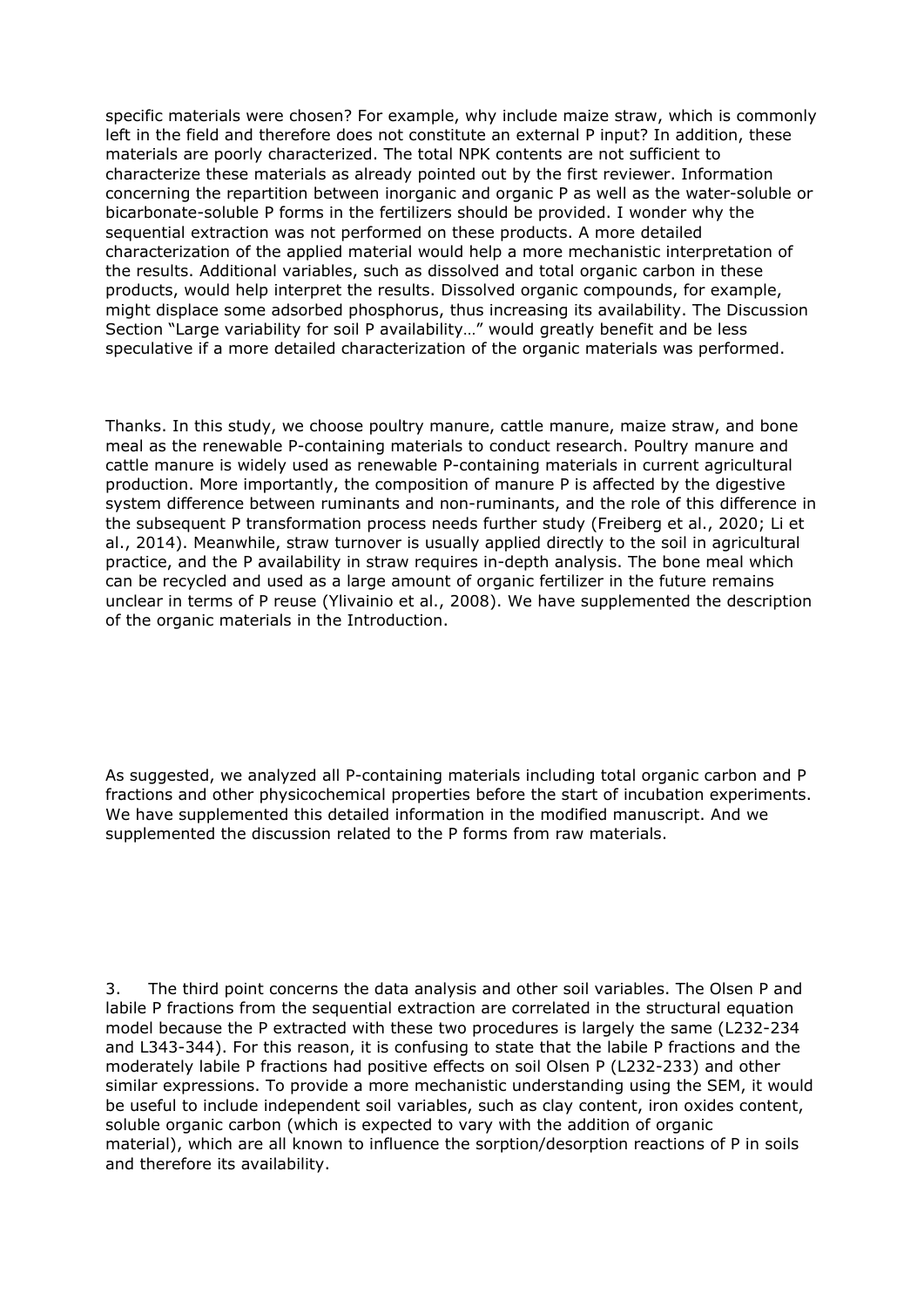Thanks for your suggestion. We attempted to better understand the contribution of different P fractions to the variation of soil Olsen-P concentration and the effects of environmental factors on P transformation by structural equation modeling. We have redescribed the SEM results in the modified manuscript.

It is also not clear which data were used to build the SEM, i.e. corresponding to which time points of the incubation.

Thanks. All data for the structural equation modeling were obtained from measurements on day 70 of incubation. We have supplemented this information in the modified manuscript.

Finally, language editing is needed, paying attention also to terminology. For example, the P fractions are most of the time called labile/moderately labile, etc., but sometimes the words "stable" or "active" or "inert" are used. This might create confusion, as these terms are not specifically defined. I suggest adopting consistent terminology throughout the manuscript. Another point: according to their NPK content, some of the organic products, ex maize straw, are technical amendments and not fertilizers.

Good suggestions. During the revision process, we have also done very careful language polishing accordingly. We carefully proofread the whole manuscript and standardized the terminology throughout the manuscript. In addition, we agreed with the reviewers' suggestion to define organic production as fertilizers are not strictly. We have modified the expression throughout the text accordingly.

Minor comments:

Please check throughout the manuscript the numbers after the decimal point in the percentages (sometimes zero, one or two numbers are shown, ex line 181, line 200, line 206) and homogenize to significant precision.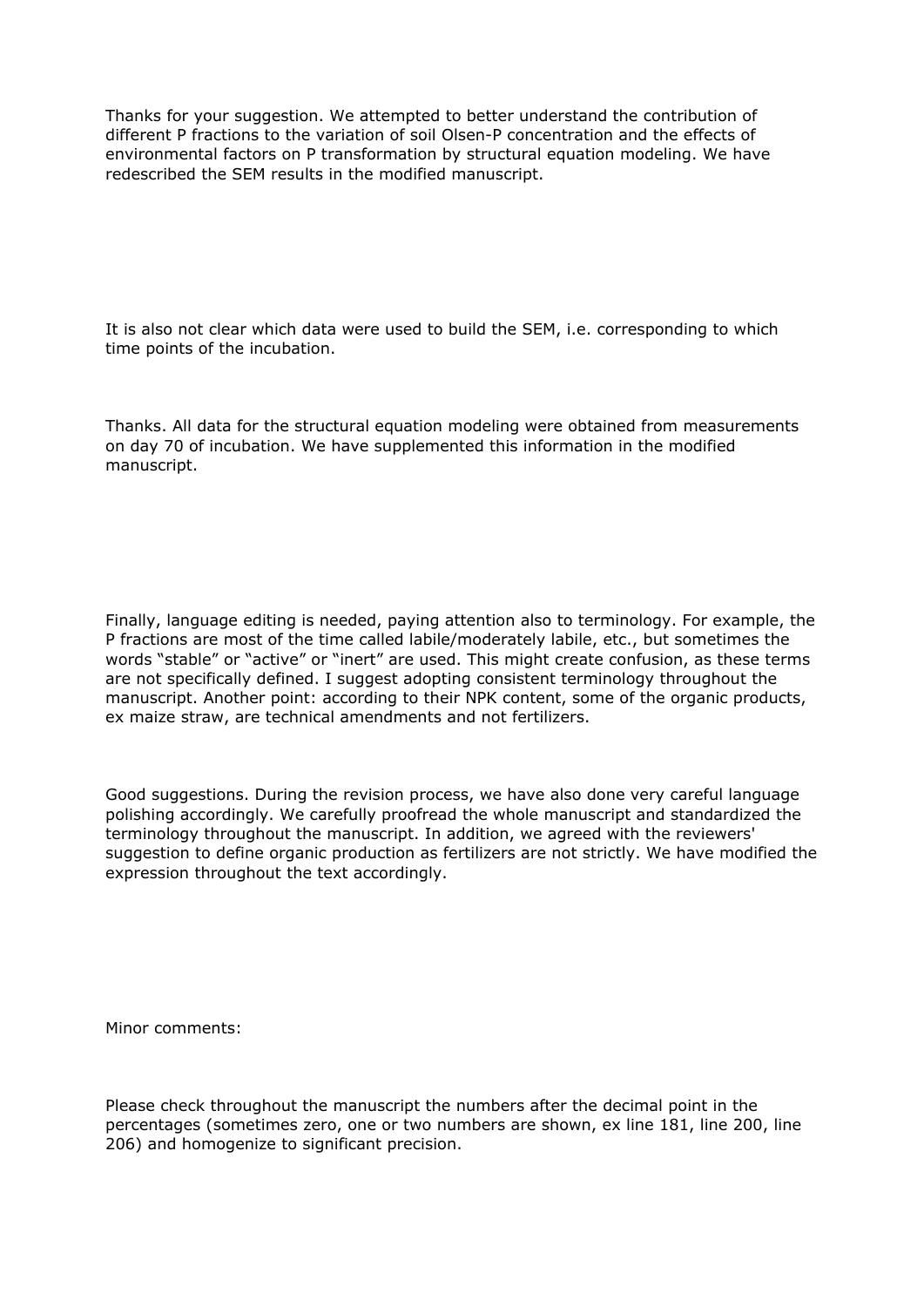Thank you. We have improved this in the modified manuscript by homogenizing the number of decimal places in percentages to one digit throughout the manuscript.

L45-46: "the attendant environmental…" unclear formulation, please revise.

We have revised the sentence as follows: excessive application of phosphate fertilizer is a common phenomenon, which leads to soil P accumulation, water pollution, and crop quality decline.

L58: "it also affects" not clear what it refers to

Thanks. We have revised the sentence as follows: These renewable P-containing materials can also affect the P kinetics of the soil by changing the adsorption capacity of the soil to P.

L79-80: there are many papers published on the effect of renewable P-containing materials/amendments on soil P fractions (see the non-exhaustive list above). I suggest checking and integrating this literature into the introduction

Thanks for your suggestions. We have supplemented the introduction to the modified manuscript with a description of these research advances. And, the initial sentence has been modified as follows: Quantifying the transformations of different P-containing materials in soils with different soil conditions is necessary to enhance P utilization and reduce P resource limitation.

L109-112: other properties of the two soils such as the mineralogy or at least the texture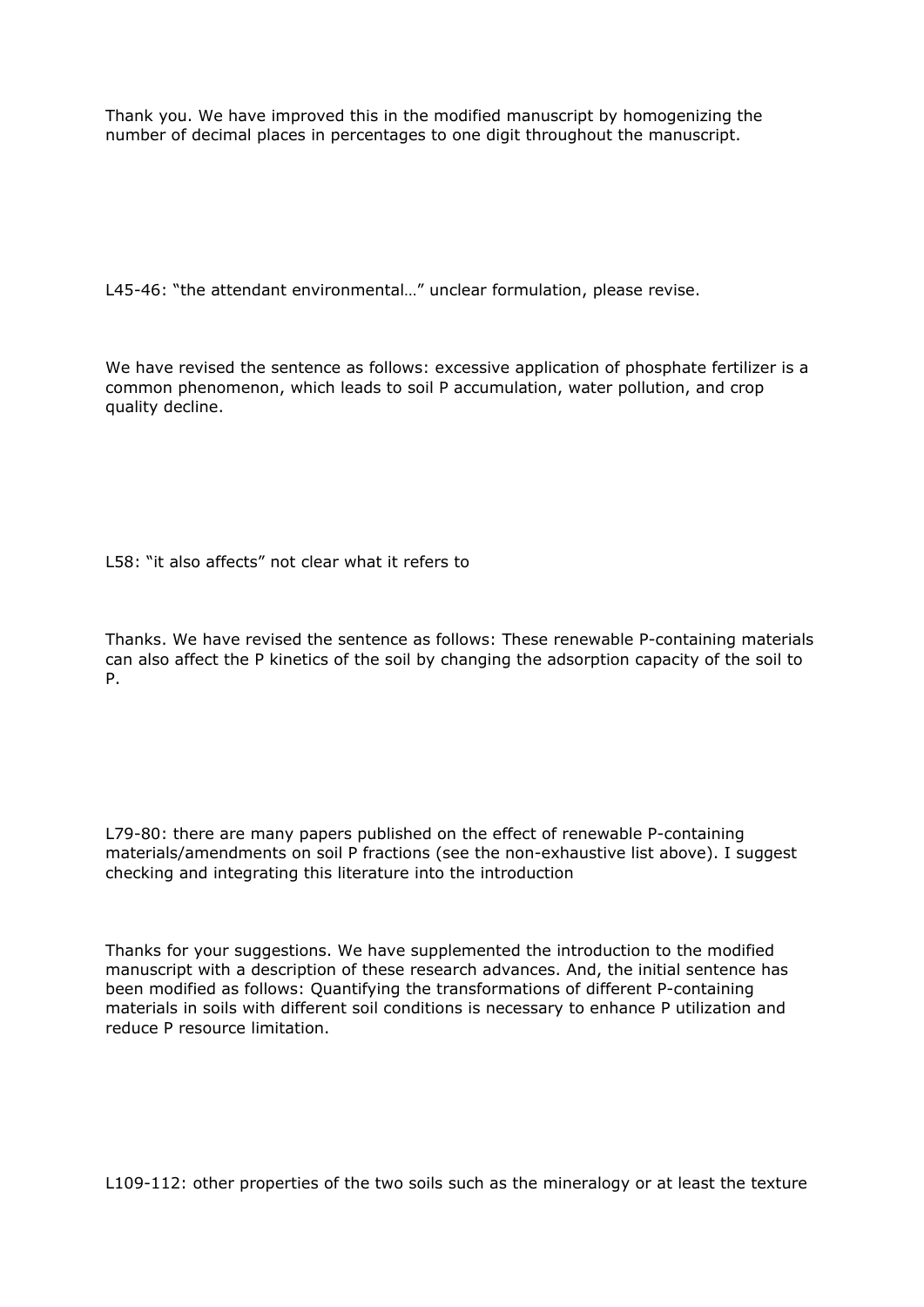would be useful, as well as a classification of the soils such as according to the international World Reference Base (WRB)

We agree with these comments. We have supplemented the details of these two soils in the materials and methods, to provide a reference for the wider application of this study. The modified as follows: Soil samples were collected from fluvo-aquic soil (calcareous alluvial soil) in Hebei Province and red soil (ultisol) in Yunnan Province. The soil texture of fluvo-aquic soil is silt loam soil with 7.9% of clay  $(<$ 2  $\mu$ m), 55.3% of silt (2-20  $\mu$ m), and 36.8% of sand (20–2,000 μm). The soil texture of red soil is clay with 47.5% of clay (<2 μm), 25.3% of silt (2–20 μm), and 27.2% of sand (20–2,000 μm).

L117: please, specify whether the P and K concentration in the products are given as  $P_2O_5$ and  $K<sub>2</sub>O$  or as P and K. It is always preferable to express them as P and K, see:

Thanks. The P, K concentrations of all P-containing materials are indicated by total P and total potassium. We have emphasized this in the Materials Methods section of the modified manuscript.

L127: please, specify to what the percent of soil moisture is referred to, e.g. water holding capacity or soil weight …

We have modified the sentence as follows: During the whole incubation stage, the gravimetric soil water content was kept at about 30% by soil weighing.

L122-123: what is the rationale for this quantity of P added?

The amount of P addition is based on the sufficient soil P amount of most crops to ensure the growth which is derived from the previous study (Kamran et al., 2019; Frazao et al., 2019). We have supplemented the modified manuscript with citations to relevant publications.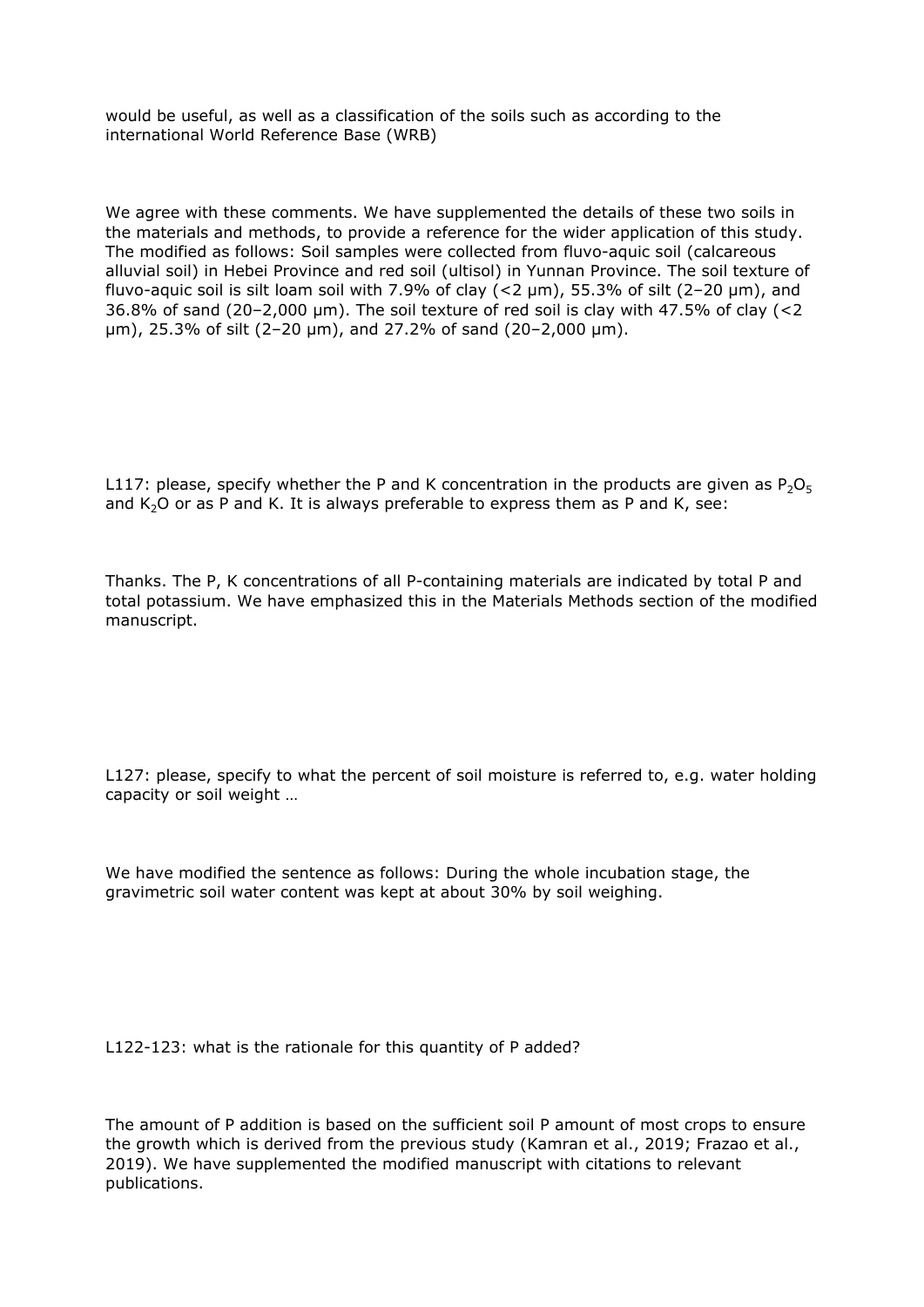L143: "quantitation" is rather "quantification"?

This word has been modified accordingly.

L184: what are these ranges referred to? Are those the time points?

Data refer to the percentage increase in Olsen-P concentration in soils with CM compared to soils with other renewable P-containing materials. The description has been modified in the manuscript.

L190: "soil P fractions" instead of "fractionations"

Thank you. We have modified this in the manuscript.

L191-192 and L214: does the P added was completely recovered in the extracted fractions or not? This information is not easy to infer from table 2 or figure 3 but it would be useful to verify how much of the added P was not accounted for in the sequential extraction end ended up into non-extractable P.

Thank you for your suggestion. Except for the maize straw, all P-containing materials were well recovered during the measurements. We have supplemented the discussion of this result in the manuscript.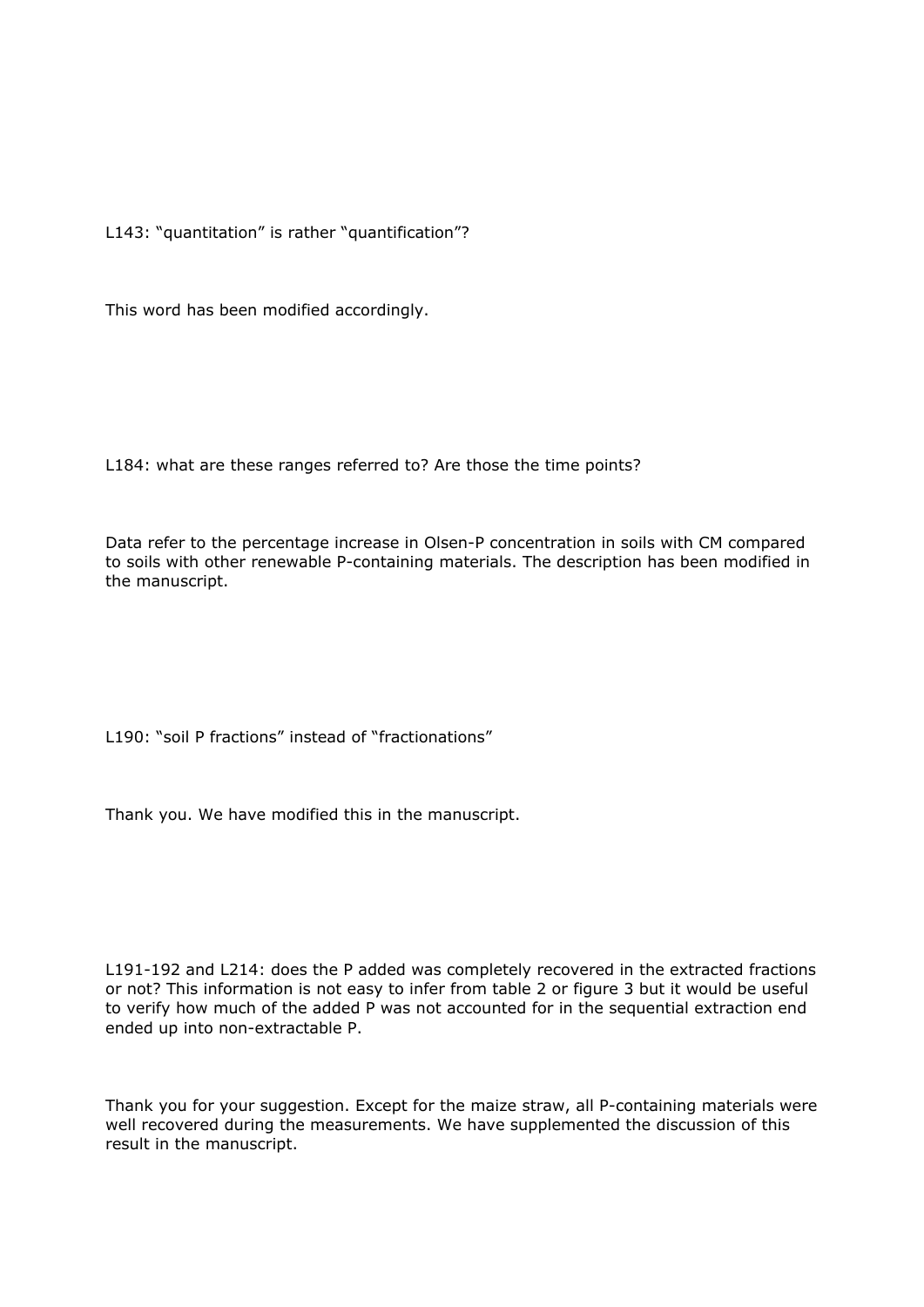L225-226: "and more inositol… both soils" awkward formulation, please re-word

Thank you for pointing this out. We have revised the sentence as follows: Compared with other P-containing materials, the content of inositol hexakisphosphate in the two soils with PM increased significantly " in the modified manuscript.

L226 "supplemented both soils", please reformulate

Thank you. We have revised the sentence as follows: Although the detected signals were weak, compared with SSP, more signals monoester P and inositol hexakisphosphate were detected in fluvo-aquic soil and red soil with PM and CM.

L269: what does "drab soil" means?

"drab soil" is a soil class according to the Chinese soil genetic classification, which corresponds to the Alfisols of the Soil Taxonomy, and here we follow the author's expression in the cited publication.

L279 "found rapid integration" please, reformulate this sentence

We have modified this in the manuscript.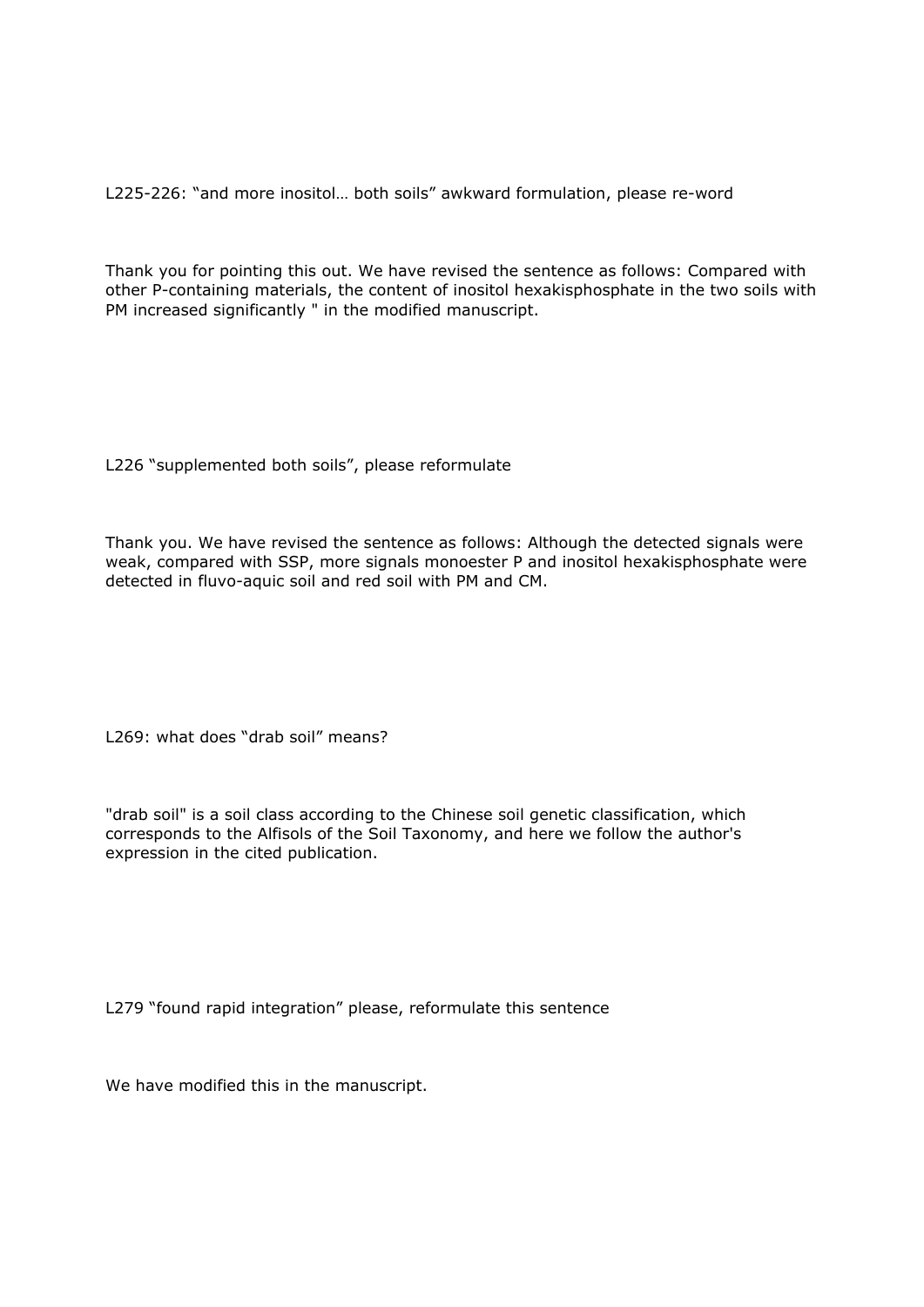L307-310: please refer to the supplementary figure showing pH values.

Thank you for your suggestions. We have supplemented the modified manuscript with a description of the changes of pH in soil with different P-containing materials.

L343-344: The P extracted with the Olsen extractant largely overlaps with the labile fractions of the sequential extraction. See also the third main point.

Thank you for your suggestion. We have redescribed the results of structural equation modeling in the modified manuscript.

Table 2: I am surprised by the very good precision of the measurements in some fractions, such as in the NaOH-Po, for which, in my experience, the variability usually is quite large. Are those analytical or real replicates?

We sieved all P-containing materials and soil through a 2 mm sieve before arranging the test and then mixed the soil with the P-containing materials thoroughly. And the samples were well mixed when collecting the samples. This was done to minimize errors caused by the uneven distribution of the samples. And, we strictly managed the environmental temperature and chromogenic time in the operation of the test. All samples were measured under the same conditions to minimize the effects of P transformation on the results during the extraction process. We believe that these results can be reproduced.

Not all the figures in supplementary materials are referenced in the text

Thank you for your suggestion. We have checked the whole manuscript in detail and supplemented the modified manuscript with a description of all the tables and figures in the supplementary materials.